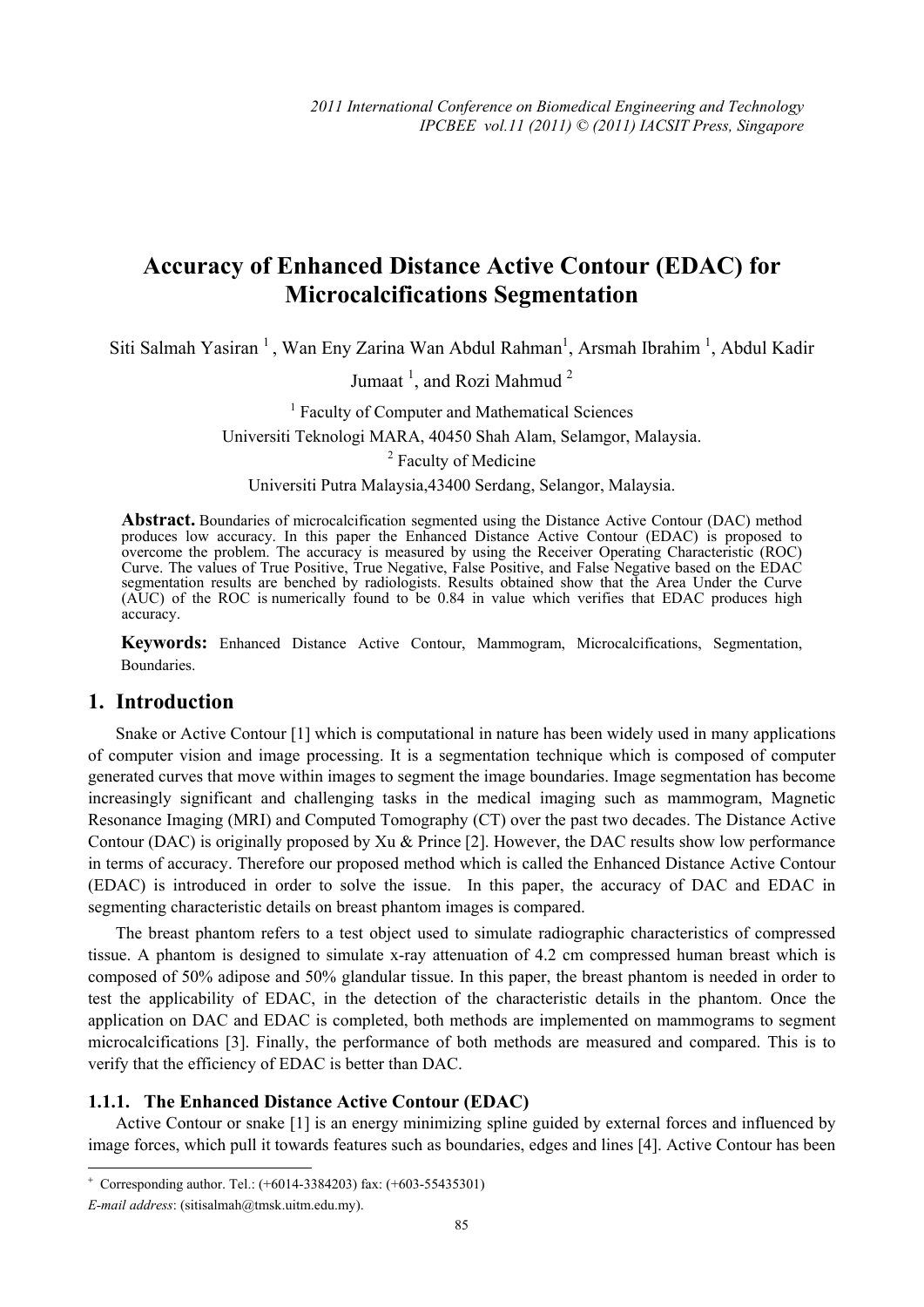extensively used to extract the boundaries of an object such as in image segmentation [5,6,7] image tracking [8] and 3-D reconstruction [9]. Active Contour [1] is represented by parametric curve  $v(s) = [x(s), y(s)], s \in [0,1]$  with *x* and *y* as the coordinates of vertices. In simple word, the Active Contour refers to an elastic curve driven by energy generated from that image. The image is processed to generate a potential field which makes the model active. The Active Contour moves into alignment with the local energy minimum of an image features of an edge. The curve moves through the spatial domain of an image to minimize the energy function which can be represented mathematically as:

$$
E_{AC} = \int_{0}^{1} \left[ E_{int} v(s) + E_{ext} v(s) \right] ds
$$
 (1)

The first term  $E_{\text{int}}$  of Equation (1) represents the internal energy which is responsible for the smoothness and deformation process of the contour and can be expressed as:

$$
E_{AC} = \int_{0}^{1} \frac{1}{2} \left[ \alpha |v_s(s)|^2 + \beta |v_{ss}(s)|^2 + E_{ext} v(s) \right] ds \tag{2}
$$

where  $\alpha(s)$  and  $\beta(s)$  are the elasticity and rigidity parameter respectively. The external energy function  $E_{ext}$  attracts the deformable contour to the boundary or edge of the image. By using calculus of variations, an Active Contour that minimizes the energy functional in Equation (2) must satisfy the Euler-Lagrange equation which can be expressed as:

$$
\alpha v_{ss}(s) - \beta v_{ssss}(s) - \nabla E_{ext} = 0 \tag{3}
$$

The Finite Difference Method (FDM) is selected due to its simplicity [10]. In this paper, the DAC is chosen since it is not well explored. No literature has been found so far whereby the method is implemented on mammogram. For instance, Xu & Prince [2] introduced the GVF Active Contour as well as the DAC and made some comparison. It is found that the GVF Active Contour performs much better. Then, another paper is done by the same researcher where GGVF Active [6] is proposed to improve the GVF Active Contour. As a different approach, Hou & Han [10] used the distance Potential force as the external force to create the Fast Force Analysis (FFA) Active Contour. Another creative idea carried by Sum & Cheung [11] which associated with potential force by replacing the original potential force with its norm. The DAC requires longer computational time to complete the segmentation process. Thus, some enhancement should be made to overcome this issue. The pseudo codes of the EDAC are illustrated in Figure 1:

| <b>get</b> $q = \text{image}$ file;                  |
|------------------------------------------------------|
| set $h = 200$ by 200 pxl;                            |
| set $f = \text{edge map}$ ; $f = 1 - [g / 255]$ ;    |
| % replaced with canny edge detection;                |
| set $D=\sqrt{f((x_2-x_1)^2)+f((y_2-y_1)^2)} > 0.5$ ; |
| set $[p_x \ p_y]$ = gradient(-D); $j = [p_x p_y]$ ;  |
| set the initialization;                              |
| while $\lceil i \ll \rceil$ {                        |
| if $[ x < h ]$ && $ y < h $   {                      |
| $i =$ EDAC deform;                                   |
|                                                      |
| display                                              |

Fig.1. The pseudo codes of the EDAC

The first step is to read the image file. Then, the edge map is computed. The inverse edge map method is used in the original algorithm. However, this method requires a long time to complete the segmentation process. Hence, this part is modified in order to reduce the time to complete the segmentation process. The Canny edge map is chosen to replace the inverse method. This is because Canny edge detector is one of the most powerful edge detection methods to detect object boundaries [12]. The next step is to compute the external force based on the computed edge map. The Euclidean distance formula is used to compute the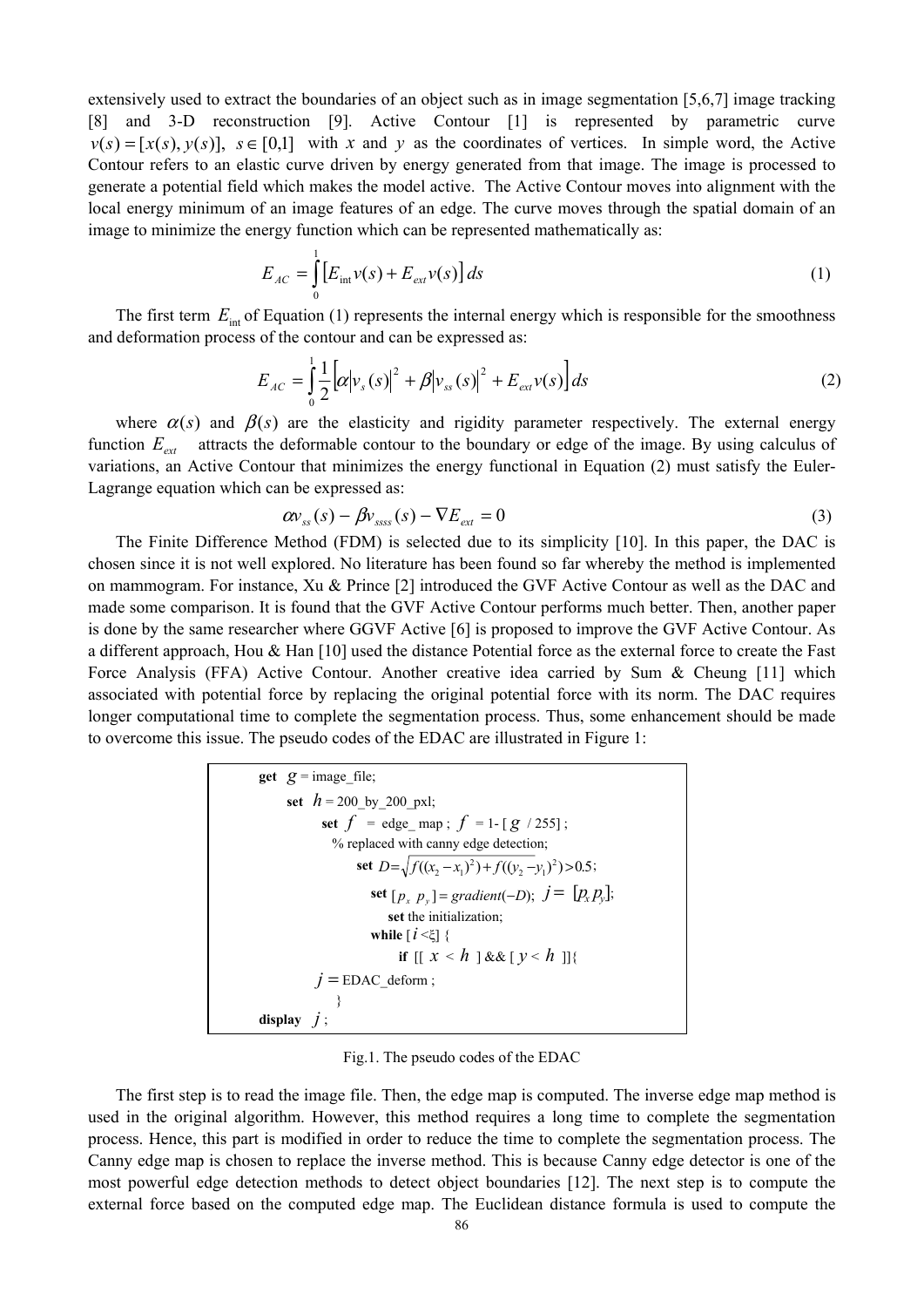distance. Next, the initialization is defined. Then the number of iterations is denoted by the parameter  $\xi$  which is also known as the stopping criteria for the iterations process. The iteration continues until it reaches this stopping criterion.

#### **1.1.2. Materials and Methods**

This paper is mainly divided into four major stages. The first stage is data collection. Original mammogram images are obtained from National Cancer Society Malaysia (NCSM). Since this study is attempted to show the applicability of new algorithm of EDAC in segmenting the microcalcifications, we will only focuses on the Region of Interest (ROI). In this case, the radiologist will confirm the ROI first.

The second stage is the enhancement of DAC. It will be tested first on a breast phantom. If the modified algorithm satisfies the scoring criteria set by ACR [13], then it will be used in the next phase. Otherwise, some modifications on the algorithm will be made until the scoring criteria set by ACR are satisfied. According to ACR, if the total scoring is less than 10 then it means that the algorithm provides a poor image quality. Thus, the scoring must be greater than 10 in order to obtain a good image quality [13]. A paper on the breast phantom associated with the Active Contour or snake algorithm has been successfully conducted by Wan Eny Zarina et al. [14]. The finding shows that the implementation of the Active Contour on the partitions of image of breast phantom image is able to increase the sensitivity of detection of characteristic details of breast phantom. Thus, in this paper the experiments are conducted on the partition of the breast phantom image. The next stage is the implementation of the EDAC on the mammograms. The final stage is to measure the accuracy of the EDAC. Figure 2 illustrates the block diagram of our proposed method.



Fig.2. The block diagram of EDAC

#### **1.1.3. Experimental Results**

#### **1.1.4. Breast Phantom**

To test the capability of the EDAC it is implemented on the phantom to trace the hidden characteristic details. A scoring is performed on the merged phantom before and after implementing the EDAC by a radiologist. Tables 1 (a) and (b) illustrate the scoring results obtained by the radiologist.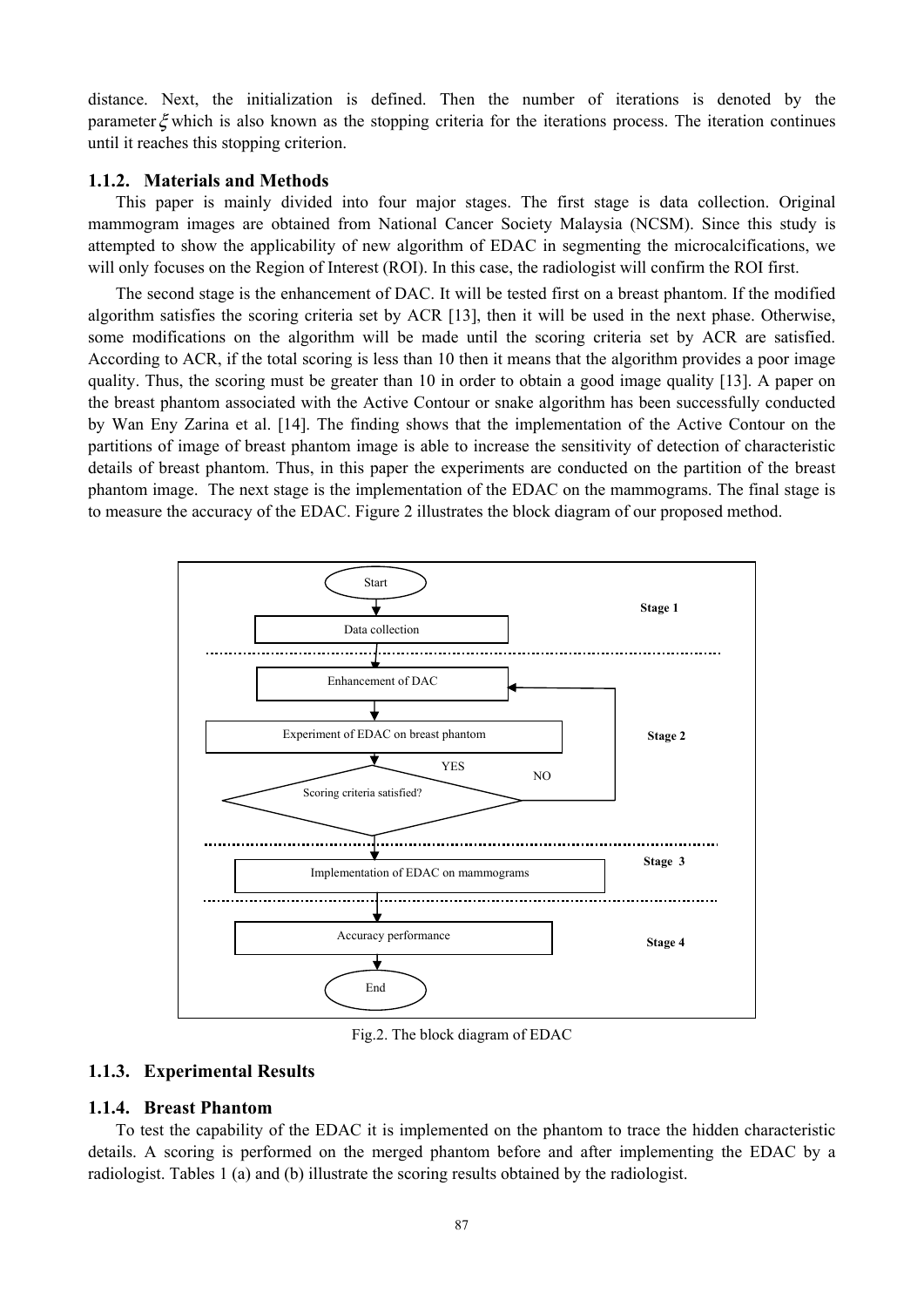Table 1 (a). Scoring phantom before EDAC Table 1 (b). Scoring phantom after EDAC

| Characteristic<br>Details      | Top<br>Left | <b>Bottom</b><br>Left | Top<br>Right     | <b>Bottom</b><br>Right | <b>Characteristic</b><br>Details | Top<br>Left  | <b>Bottom</b><br>Left | Top<br>Right | <b>Bottom</b><br>Right |
|--------------------------------|-------------|-----------------------|------------------|------------------------|----------------------------------|--------------|-----------------------|--------------|------------------------|
| Fibrils                        | ∍           |                       | $\boldsymbol{0}$ | 0                      | Fibrils                          |              | 2                     | 0            | 0                      |
| <b>Specks</b>                  |             |                       | 0                | 0                      | <b>Specks</b>                    |              |                       |              | 0                      |
| Mass                           |             |                       |                  |                        | Mass                             |              |                       |              | ∍                      |
| Subtotal                       | 4           |                       |                  |                        | Subtotal                         |              |                       |              |                        |
| <b>OVERALL</b><br><b>TOTAL</b> | $4+2+1+2=9$ |                       |                  |                        | <b>OVERALL</b><br><b>TOTAL</b>   | $5+5+2+2=14$ |                       |              |                        |

From both Tables 1 (a) and (b), it is found that the total scoring for the phantom before implementing the EDAC is 9. This shows that the phantom did not meet the criteria of the good image quality. Meanwhile, the total scoring for the phantom after implementing the EDAC is 14. These results fully satisfied all the criteria for good image quality. Besides, the total number of characteristic details detected by using EDAC is 14 which exceed 10 in number. According to ACR this result represents a good image quality. These results confirm that the EDAC algorithm is highly suitable to segment microcalcifications directly on the mammograms.

### **1.1.5. Accuracy of EDAC**

The accuracy is measured based on the value of AUC in the ROC curve. Then, the sensitivity and specificity of each reading from radiologists and EDAC is calculated. The ROC curves in Figure 3 below show the tradeoff between the sensitivity and specificity.



Fig. 3. ROC curves of 30 readings from different radiologists and EDAC

It can be observed that all the ROC curves obtained from EDAC and each radiologist lie well above the diagonal line connecting point  $(0,0)$  and  $(1,1)$ . It can be concluded that EDAC is accurate. To verify this, the value of AUC is obtained from 30 different radiologists and the value is plotted as is in Figure 4.



The AUC of EDAC is 0.84. Meanwhile, the AUC of the DAC is 0.78. As illustrated in Figure 4, the AUC of the ROC of each radiologist readings and EDAC are almost similar and approach to '1'. According to Hanely *et al.,* [15], these values verify the accuracy of EDAC is high compared to the DAC.